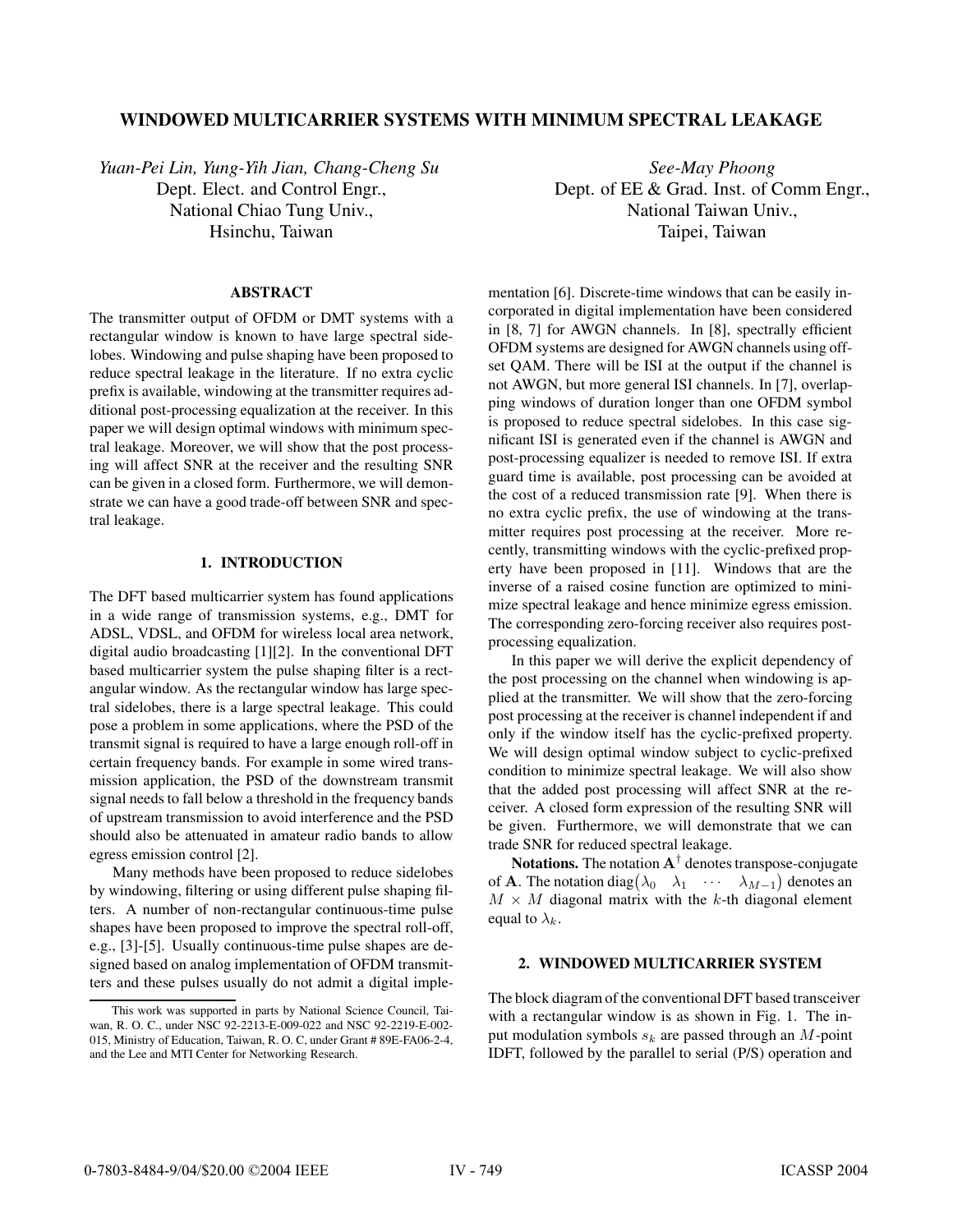

Figure 1: The DFT based transceiver over a channel  $C(z)$  with additive noise  $\nu(n)$ .



Figure 2: The block based representation of the system in Fig. 2 with transmitting matrix **G** and receiving matrix **S**.

the insertion of cyclic prefix. The length of the cyclic prefix  $L$  is chosen to be equal to or larger than the order of the channel  $C(z)$ . At the receiver, the cyclic prefix is discarded and the samples are again blocked into  $M$  by 1 vectors and passed through an  $M \times M$  DFT matrix **W**. The scalar multipliers  $1/C_k$  are also called frequency domain equalizers, where  $C_0, C_1, \cdots, C_{M-1}$  are the M-point DFT of the channel impulse response  $c_n$ . The prefix is discarded at the receiver to remove inter-block ISI. The transceiver is ISI free and the receiver is zero forcing.

The system in Fig. 1 can be redrawn as in Fig. 2. The matrices **G** and **S** shown in Fig. 2 are of dimensions  $N \times M$ and  $M \times N$ , where  $N = M + L$ , given respectively by

$$
\mathbf{G} = \begin{pmatrix} \mathbf{0} & \mathbf{I}_L \\ \mathbf{I}_M \end{pmatrix} \mathbf{W}^{\dagger}, \text{ and } \mathbf{S} = \mathbf{W} \begin{pmatrix} \mathbf{0} & \mathbf{I} \end{pmatrix}. \quad (1)
$$

The matrix  $\Lambda$  indicated in Fig. 2 is diagonal, given by

$$
\mathbf{\Lambda} = \text{diag}\left(1/C_0 \quad 1/C_1 \quad \cdots \quad 1/C_{M-1}\right).
$$

We can obtain a windowed transmitter by applying a window to each output block as shown in Fig. 3. The length of the window is the same as the block length  $N$ . The window has coefficients  $d_0, d_1, \cdots, d_{N-1}$ . The conventional OFDM system in Fig. 2 can be viewed as having a rectangular window with length  $N$ . Due to the non-rectangular window at the transmitter, the receiver needs an additional post processing matrix **P** to cancel inter-subchannel ISI. As there is no constraint on the matrix **P**, there is no loss of generality in considering the receiver of the form shown in Fig. 3. The transmitting matrix can be written as **DG**, where **D** is the diagonal matrix

$$
\mathbf{D} = \text{diag} \begin{pmatrix} d_0 & d_1 & \cdots & d_{N-1} \end{pmatrix} . \tag{2}
$$

We partition **D** as

$$
D=\begin{pmatrix} D_0 & 0 & 0 \\ 0 & D_1 & 0 \\ 0 & 0 & D_2 \end{pmatrix},
$$

where  $D_0$  and  $D_2$  are of dimensions  $L \times L$ , and  $D_1$  is of dimensions  $(M - L) \times (M - L)$ . The condition on **P** so that the overall system is ISI free is given below (see [10] for a proof).

**Lemma 1** *Consider the system with cyclic prefix in Fig. 3. The receiver is zero forcing if and only if the post processing matrix* **P** *is given by*

$$
\mathbf{P}=\mathbf{W}\left[\mathbf{W}\begin{pmatrix}\mathbf{D}_1&\mathbf{0}\\ \mathbf{0}&\mathbf{D}_2\end{pmatrix}+\mathbf{\Lambda}\mathbf{W}\begin{pmatrix}\mathbf{0}&\mathbf{C}_2(\mathbf{D}_0-\mathbf{D}_2)\\ \mathbf{0}&\mathbf{0}\end{pmatrix}\right]^{-1},
$$

*where* **C**<sup>2</sup> *is an* L *by* L *lower triangle Toeplitz matrix with the first column given by*  $(c_0 \quad c_1 \quad \cdots \quad c_{L-1})^T$ .

From the above lemma, we see that the solution of the post processing matrix depends on the window **D** as well as the channel. We observe that **P** is channel independent if  $D_0 = D_2$ . That is, the window itself has the cyclic-prefixed property. In this case the solution of **P** becomes the same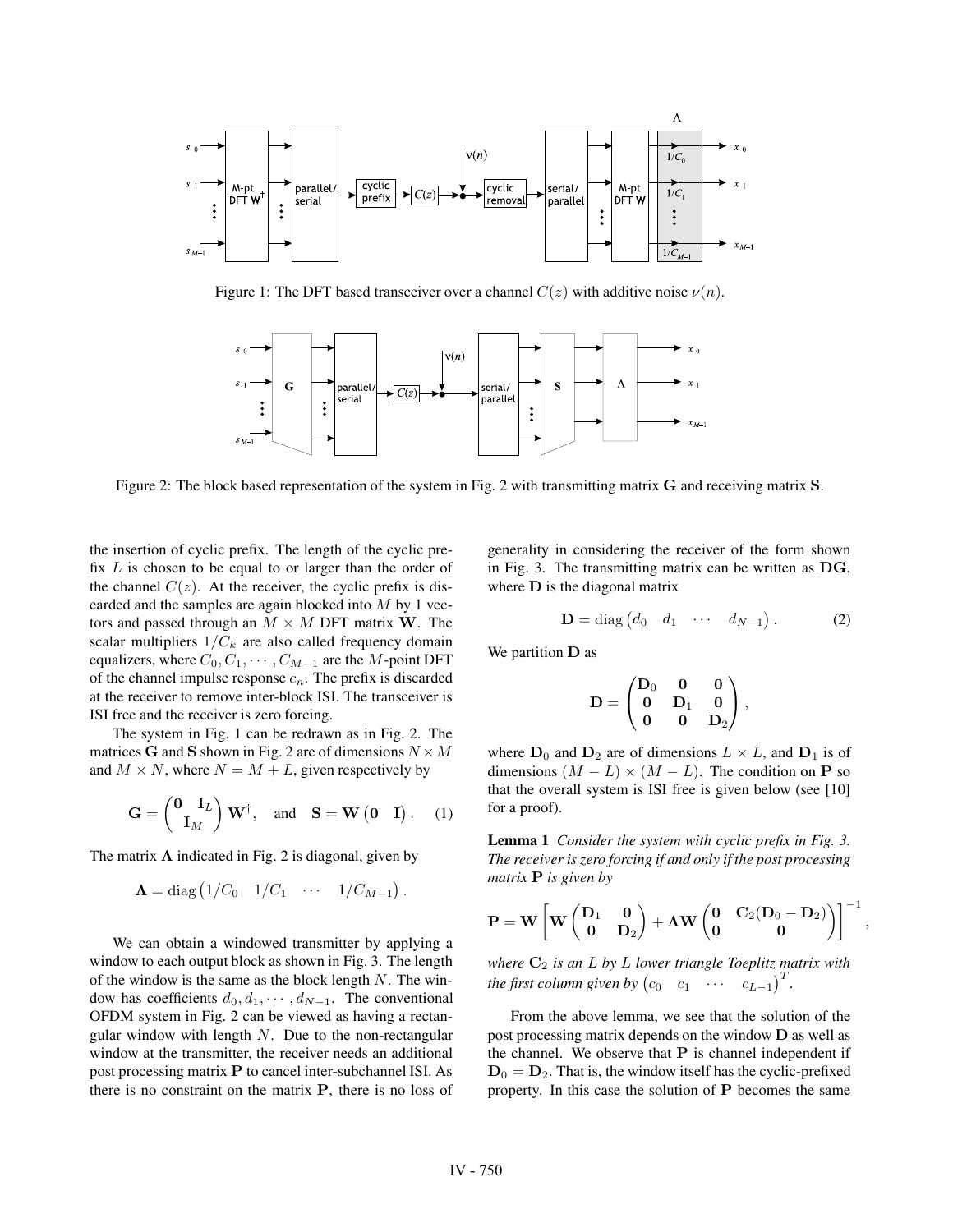

Figure 3: A windowed DFT based transceiver.

as that given in [11]. The resulting post processing matrix is given by

$$
\mathbf{P} = \mathbf{W} \text{diag} \begin{pmatrix} 1/d_L & 1/d_{L+1} & \cdots & 1/d_{N-1} \end{pmatrix} \mathbf{W}^{\dagger}. \tag{3}
$$

Notice that to have a channel independent **P** for any channel, the condition  $D_0 = D_2$  is not only sufficient but also necessary.

### **3. SPECTRAL LEAKAGE AND OUTPUT SNR**

We showed in Section 2 that a cyclic-prefixed window yields channel independent post processing. We will design windows subject to this constraint. Let **d** be the N by 1 window vector and  $\hat{\mathbf{d}} = (d_L \ d_{L+1} \ \cdots \ d_{N-1}),$  a vector containing only the last M coefficients of the window. The cyclic-prefixed property means that **d** can be written as

$$
\mathbf{d} = \mathbf{F}\widehat{\mathbf{d}}, \quad \text{where} \quad \mathbf{F} = \begin{pmatrix} \mathbf{0} & \mathbf{I}_L \\ \mathbf{I}_M \end{pmatrix}.
$$

Let  $D(e^{j\omega})$  denote the Fourier transform of the window function, then  $D(e^{j\omega}) = e(e^{j\omega})\mathbf{F}\hat{\mathbf{d}}$ , where  $e(e^{j\omega})$  is the  $1 \times$ N vector (1  $e^{-j\omega} e^{-j2\omega} \cdots e^{-j(N-1)\omega}$ ). It follows that the squared magnitude response of the window is  $|D(e^{j\omega})|^2 =$  $\hat{\mathbf{d}}^{\dagger}\mathbf{F}^{\dagger}\mathbf{e}^{\dagger}(e^{j\omega})\mathbf{e}(e^{j\omega})\mathbf{F}\hat{\mathbf{d}}$ . Let  $\mathbf{E}(e^{j\omega}) = \mathbf{e}^{\dagger}(e^{j\omega})\mathbf{e}(e^{j\omega})$ , then  $[\mathbf{E}(e^{j\omega})]_{mn} = e^{j\omega(m-n)}$  and  $|\dot{D}(e^{j\omega})|^2$  can be expressed as

$$
|D(e^{j\omega})|^2 = \hat{\mathbf{d}}^{\dagger} \mathbf{F}^{\dagger} \mathbf{E}(e^{j\omega}) \mathbf{F} \hat{\mathbf{d}}.
$$

**Spectral Leakage.** The stopband energy of the window is

$$
S = \int_{\omega_s}^{2\pi - \omega_s} |D(e^{j\omega})|^2 \frac{d\omega}{2\pi}.
$$
 (4)

It can be expressed as

$$
S = \frac{E_s}{N} \hat{\mathbf{d}}^{\dagger} \mathbf{F}^{\dagger} \underbrace{\int_{\omega_s}^{2\pi - \omega_s} \mathbf{E}(e^{j\omega}) \frac{d\omega}{2\pi}}_{\mathbf{Q}} \mathbf{F} \hat{\mathbf{d}} = \hat{\mathbf{d}}^{\dagger} \mathbf{F}^{\dagger} \mathbf{Q} \mathbf{F} \hat{\mathbf{d}}.
$$
 (5)

The  $N \times N$  matrix **Q** given in the above equation has the following closed form expression

$$
[\mathbf{Q}]_{mn} = \begin{cases} 1 - \frac{\omega_s}{\pi}, & m = n, \\ -\frac{\sin((m-n)\omega_s)}{\pi(m-n)}, & \text{otherwise.} \end{cases}
$$

It is real, symmetric and positive semi definite. We define the spectral leakage  $\beta$  as

$$
\beta \stackrel{\triangle}{=} \mathcal{S}_d/\mathcal{S}_{rec},\tag{6}
$$

where  $S_{rec}$  is the stopband energy of the rectangular window.

Using (5), we can see that the minimization of spectral leakage becomes the minimization of  $\hat{\mathbf{d}}^{\dagger} \mathbf{F}^{\dagger} \mathbf{Q} \mathbf{F} \hat{\mathbf{d}}$ . As the product matrix  $\mathbf{F}^{\dagger} \mathbf{Q} \mathbf{F}$  is positive semi definite, the objective function  $\hat{\mathbf{d}}^{\dagger} \mathbf{F}^{\dagger} \mathbf{Q} \mathbf{F} \hat{\mathbf{d}}$  can be minimized by choosing  $\hat{\mathbf{d}}$  to be the eigen vector corresponding to the smallest eigen value of  $\mathbf{F}^{\dagger} \mathbf{Q} \mathbf{F}$ . As the matrix  $\mathbf{F}^{\dagger} \mathbf{Q} \mathbf{F}$  is real, the optimal window also has real coefficients. Notice that the resulting window is different from the solution obtained in [11]. In [11], the window is derived subject to the constraint that the window is the inverse of a raised cosine function.

**Output SNR.** We assume that the window has the cyclicprefixed property and the post processing matrix is channel independent as given in (3). Suppose the channel noise  $\nu(n)$ is AWGN with spectral density  $\mathcal{N}_0$ . We constrain the transmission power to be the same as that with a rectangular window. That is, the window satisfies the condition

$$
\frac{1}{N} \sum_{k=0}^{N-1} |d_k|^2 = 1.
$$
 (7)

It can be shown that the total output noise power  $\mathcal{E}_d = \sum_{n=1}^{M-1} E[|x_n - s_n|^2]$  is given by [10]  $\sum_{k=0}^{M-1} E[|x_k - s_k|^2]$  is given by [10]

$$
\mathcal{E}_d = \frac{\mathcal{N}_0}{M} \left[ \sum_{i=0}^{M-1} \frac{1}{|C_i|^2} \right] \left[ \sum_{k=0}^{M-1} \frac{1}{|d_k|^2} \right].
$$
 (8)